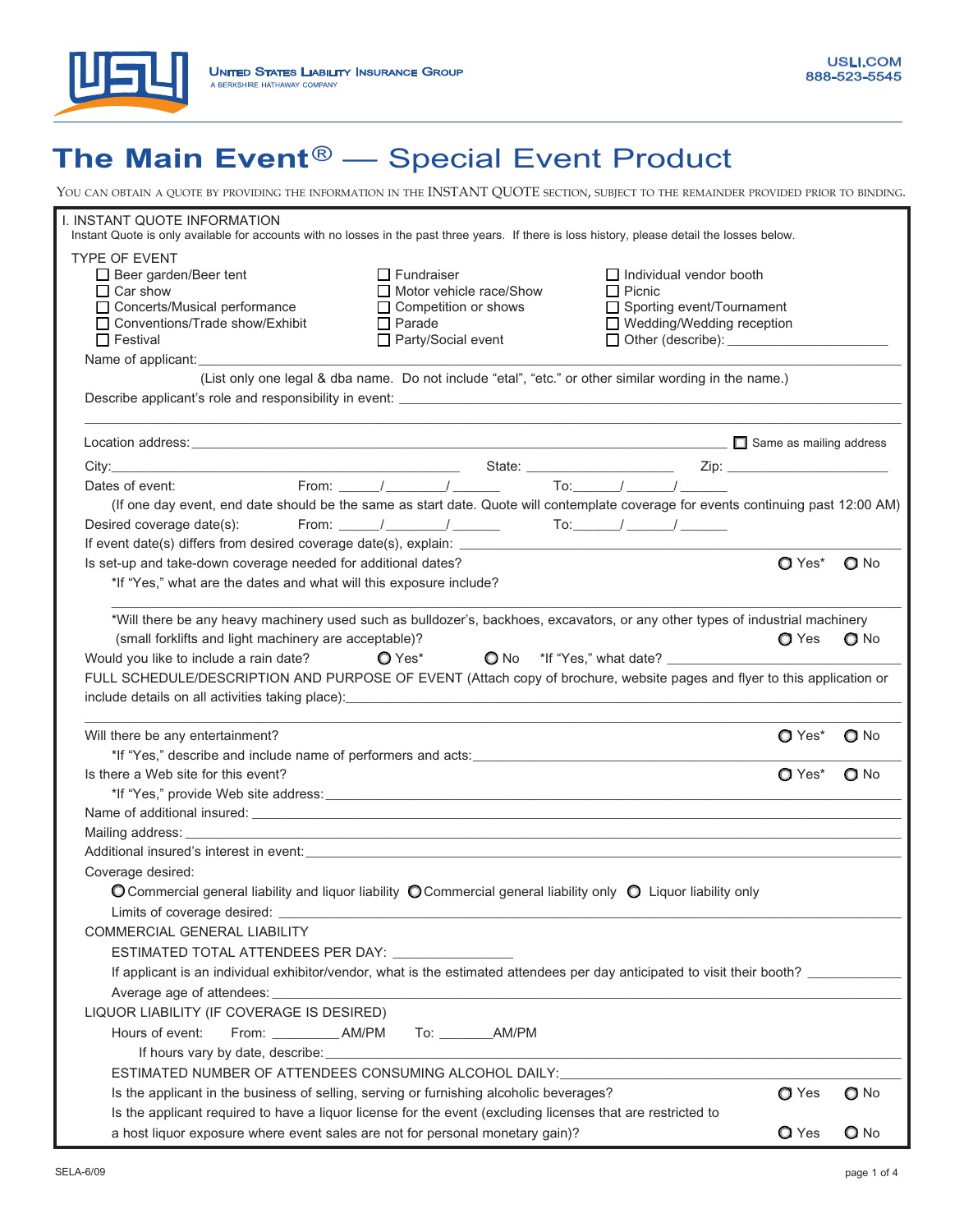|    |    | <b>II. HISTORY</b>                                                                                                                                                                                                                                                                                    |                |                     |
|----|----|-------------------------------------------------------------------------------------------------------------------------------------------------------------------------------------------------------------------------------------------------------------------------------------------------------|----------------|---------------------|
| 1. |    |                                                                                                                                                                                                                                                                                                       |                |                     |
| 2. |    | Losses or claims during the past five years:                                                                                                                                                                                                                                                          |                |                     |
|    |    | <b>III. LIQUOR LIABILITY</b>                                                                                                                                                                                                                                                                          |                |                     |
|    |    | 1. a. Is applicant the sole vendor/server of alcohol at event?                                                                                                                                                                                                                                        | <b>Q</b> Yes   | $Q$ No <sup>*</sup> |
|    |    | *If "No," list number of other vendors/servers serving alcohol: _________________                                                                                                                                                                                                                     |                |                     |
|    | b. | If there are multiple vendors, are all participating alcohol vendors/servers required to carry liquor liability limits for the                                                                                                                                                                        |                |                     |
|    |    | event equal to or greater than our applicant?                                                                                                                                                                                                                                                         | O Yes          | $Q$ No              |
| 2. |    | Will alcohol be dispensed by a professional bartender or server that has taken a formal alcohol                                                                                                                                                                                                       |                |                     |
|    |    | awareness training course?                                                                                                                                                                                                                                                                            | <b>O</b> Yes   | $\bigcirc$ No       |
| 3. |    | Will alcohol be sold by applicant?                                                                                                                                                                                                                                                                    | $\bigcirc$ Yes | $Q$ No              |
| 4. |    | Is BYOB (Bring Your Own Bottle) or self-service of alcohol permitted?                                                                                                                                                                                                                                 | $\alpha$ Yes   | $Q$ No              |
|    |    | IV. COMMERCIAL GENERAL LIABILITY                                                                                                                                                                                                                                                                      |                |                     |
| 1. |    | Will event feature any of the following:                                                                                                                                                                                                                                                              |                |                     |
|    | a. | Mechanical rides/devices?                                                                                                                                                                                                                                                                             | QYes           | QN                  |
|    | b. | Moon bounce, rock climbing wall, trampoline or similar rebounding devices, petting zoo or animal rides?                                                                                                                                                                                               | $Q$ Yes $*$    | $Q$ No              |
|    |    | *(Please Note: Our policy specifically excludes injuries arising from moon bounces, trampolines, rock walls, petting zoos and pony rides).                                                                                                                                                            |                |                     |
|    | c. | Firearms or fireworks?                                                                                                                                                                                                                                                                                | <b>Q</b> Yes   | $Q$ No              |
|    | d. | Overnight camping?                                                                                                                                                                                                                                                                                    | Q Yes          | $Q$ No              |
|    | е. | Water hazards?                                                                                                                                                                                                                                                                                        | $QYes*$        | $O$ No              |
|    |    |                                                                                                                                                                                                                                                                                                       |                |                     |
|    |    | *Will attendees be permitted to swim, boat, jet ski or fish?                                                                                                                                                                                                                                          | $QYes*$        | $Q$ No              |
|    |    |                                                                                                                                                                                                                                                                                                       |                |                     |
| 2. |    | Will the event use exhibitors, vendors, performers, contractors, sub-contractors or independent contractors?                                                                                                                                                                                          | $QYes*$        | $Q$ No              |
|    |    | *(Please note, injuries arising from exhibitors, vendors, performers, contractors, sub-contractors or independent contractors                                                                                                                                                                         |                |                     |
|    |    | are excluded from our policy).                                                                                                                                                                                                                                                                        |                |                     |
| 3. | а. |                                                                                                                                                                                                                                                                                                       |                |                     |
|    | b. | If security is provided by independent contractors, are they required to carry their own insurance?<br>$Q$ N/A                                                                                                                                                                                        | <b>Q</b> Yes   | $Q$ No              |
| 4. |    | If this is a CONCERT/MUSICAL EVENT, complete below: (Please note, coverage for injury to performers and entertainers is excluded                                                                                                                                                                      |                |                     |
|    |    | from our policy).                                                                                                                                                                                                                                                                                     |                |                     |
|    |    | a. Name(s) of performer(s): example and the set of the set of the set of the set of the set of the set of the set of the set of the set of the set of the set of the set of the set of the set of the set of the set of the se                                                                        |                |                     |
|    |    | $\Box$ National<br>b. Performers are:<br>$\Box$ Local                                                                                                                                                                                                                                                 |                |                     |
|    | с. | Will pyrotechnics be featured?                                                                                                                                                                                                                                                                        | <b>Q</b> Yes   | $Q$ No              |
|    | d. | Any special effects?                                                                                                                                                                                                                                                                                  | $Q$ Yes*       | $Q$ No              |
|    |    |                                                                                                                                                                                                                                                                                                       |                |                     |
| 5. |    | If this is a PARADE EVENT, complete below: (Please note, coverage for injury to parade participants is excluded from our policy).                                                                                                                                                                     |                |                     |
|    | a. | Has parade route been approved by local authorities and will route be secured by police?                                                                                                                                                                                                              | <b>Q</b> Yes   | $Q$ No <sup>*</sup> |
|    | b. | Are parade participants permitted to throw souvenirs, candy or other items into the crowd?                                                                                                                                                                                                            | <b>Q</b> Yes   | $Q$ No              |
|    | С. |                                                                                                                                                                                                                                                                                                       |                |                     |
| 6. |    | If this is an ATHLETIC EVENT, complete below: (Please note, coverage for injury to athletic participants is excluded from our policy).                                                                                                                                                                |                |                     |
|    | a. | Describe athletic event:<br><u>Describe athletic</u> event:<br>b. O Professional or O Amateur                                                                                                                                                                                                         |                |                     |
| 7. |    | If this is a MOTOR VEHICLE RACE, RODEO, TRACTOR PULL OR TRUCK SHOW, complete below: (Please note, coverage for injury to                                                                                                                                                                              |                |                     |
|    |    | participants is excluded from our policy).                                                                                                                                                                                                                                                            |                |                     |
|    | а. | Is the venue designed specifically for this type of activity?                                                                                                                                                                                                                                         | Q Yes          | QN                  |
|    | b. | Are metal or concrete barriers in place to ensure spectator safety?<br>*If no, describe: the contract of the contract of the contract of the contract of the contract of the contract of the contract of the contract of the contract of the contract of the contract of the contract of the contract | <b>Q</b> Yes   | $Q$ No <sup>*</sup> |
|    | с. | Are the barriers permanent?                                                                                                                                                                                                                                                                           | <b>Q</b> Yes   | $Q$ No              |
|    | d. |                                                                                                                                                                                                                                                                                                       |                |                     |
|    | е. | Are spectators ever permitted in the pit or infield area?                                                                                                                                                                                                                                             | O Yes          | $\bigcirc$ No       |
|    | f. | If this is a rodeo, are the transfer areas between animal pens and the competition restricted from the                                                                                                                                                                                                |                |                     |
|    |    | general public?<br>Will the event feature audience participation (i.e. calf scrambles)?                                                                                                                                                                                                               | Q Yes<br>Q Yes | QN<br>Q No          |
|    | g. |                                                                                                                                                                                                                                                                                                       |                |                     |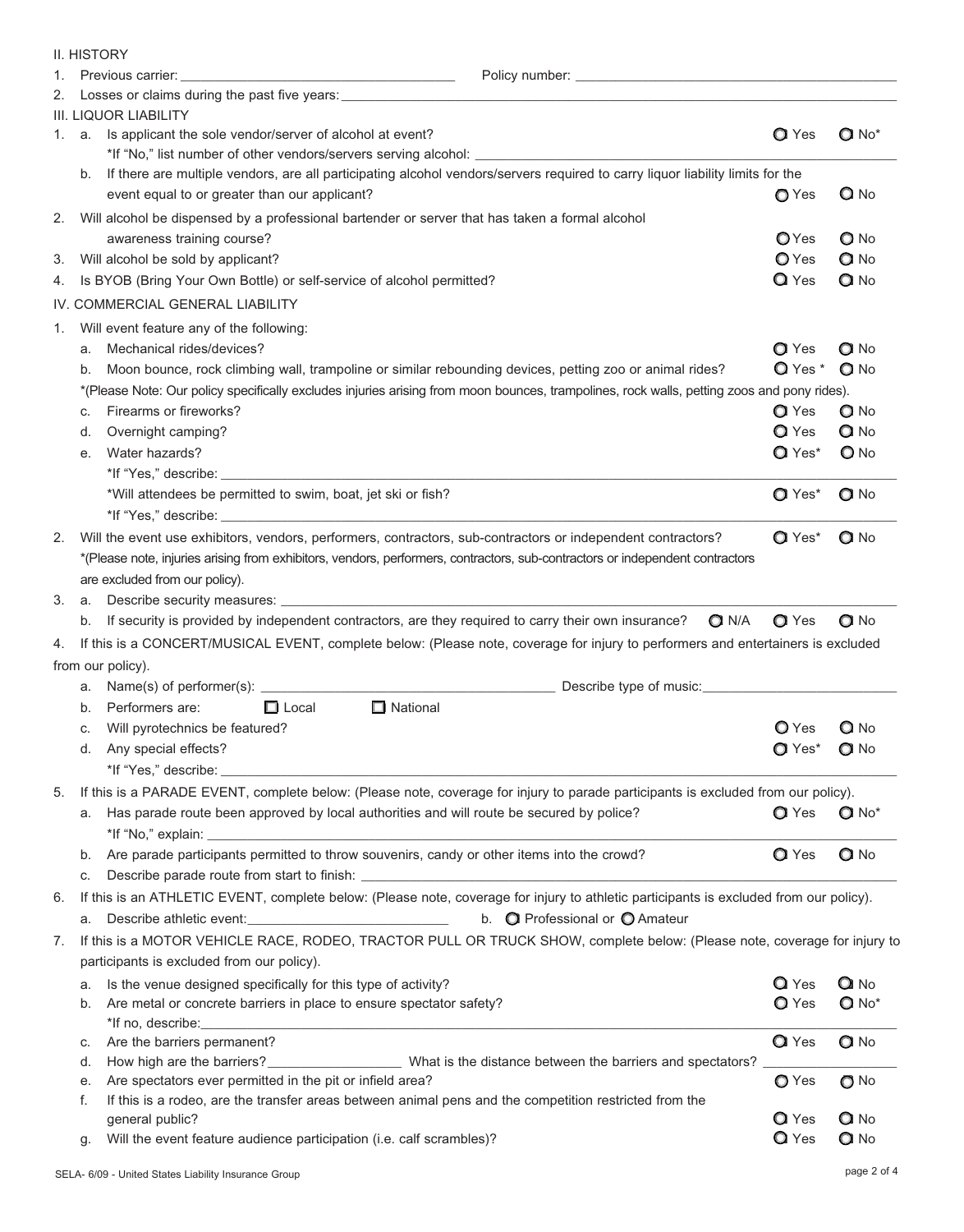SELA- 6/09 - United States Liability Insurance Group page 3 of 4

### 8. If this is a HEALTH FAIR/CONVENTION, complete below:

- a. Will the event feature any medical or health treatment?  $\Box$  Yes  $\Box$  Yes  $\Box$  No
- 9. If this is a CAR SHOW/MOTOR VEHICLE SHOW, complete below: (Please note, coverage for injury to participants is excluded from our policy)
	- a. Do vehicles remain stationary throughout the show with the engines off?  $\Box$  Yes  $\Box$  Yes  $\Box$  No
	- b. Will the event feature burnouts, drag races or flame throwing?  $\bigcirc$  Yes  $\bigcirc$  No

## V. ADDITIONAL APPLICANT INFORMATION

| Form of business:                  | $\Box$ Individual | $\Box$ Corporation | $\Box$ Partnership | $\Box$ LLC | $\Box$ Other $\Box$                                                                                             |
|------------------------------------|-------------------|--------------------|--------------------|------------|-----------------------------------------------------------------------------------------------------------------|
|                                    |                   |                    |                    |            | (if different than the location address above)                                                                  |
| City:                              |                   |                    | State:             |            | Zip: The Side of the Side of the Side of the Side of the Side of the Side of the Side of the Side of the Side o |
| E-mail address of primary contact: |                   |                    |                    | Phone:     |                                                                                                                 |

**Virginia Notice:** Statements in the application shall be deemed the insured's representations. A statement made in the application or in any affidavit made before or after a loss under the policy will not be deemed material or invalidate coverage unless it is clearly proven that such statement was material to the risk when assumed and was untrue.

**Minnesota Notice:** The clause "and/or authorization or agreement to bind the insurance." is replaced with "Authorization or agreement to bind the insurance may be withdrawn or modified based on changes to the information contained in this application prior to the effective date of the insurance applied for that may render inaccurate, untrue or incomplete any statement made with a minimum of 10 days notice given to the insured prior to the effective date of cancellation when the contract has been in effect for less than 90 days or is being canceled for nonpayment of premium.

**Colorado Fraud Statement:** It is unlawful to knowingly provide false, incomplete, or misleading facts or information to an insurance company for the purpose of defrauding or attempting to defraud the company. Penalties may include imprisonment, fines, denial of insurance, and civil damages. Any insurance company or agent of an insurance company who knowingly provides false, incomplete, or misleading facts or information to a policyholder or claimant for the purpose of defrauding or attempting to defraud the policyholder or claimant with regard to a settlement or award payable from insurance proceeds shall be reported to the Colorado division of insurance within the department of regulatory agencies.

**District of Columbia Fraud Statement: WARNING:** It is a crime to provide false or misleading information to an insurer for the purpose of defrauding the insurer or any other person. Penalties include imprisonment and/or fines. In addition, an insurer may deny insurance benefits if false information materially related to a claim was provided by the applicant.

**Florida Fraud Statement:** You are agreeing to place coverage in the surplus lines market. Superior coverage may be available in the admitted market and at a lesser cost. Persons insured by surplus lines carriers are not protected under the Florida Insurance Guaranty Act with respect to any right of recovery for the obligation of an insolvent unlicensed insurer.

**Kentucky Fraud Statement:** Any person who knowingly and with intent to defraud any insurance company or other person files an application for insurance containing any materially false information or conceals, for the purpose of misleading, information concerning any fact material thereto commits a fraudulent insurance act, which is a crime.

**Maine and Washington Fraud Statement:** It is a crime to knowingly provide false, incomplete or misleading information to an insurance company for the purpose of defrauding the company. Penalties may include imprisonment, fines or a denial of insurance benefits. **New Jersey Fraud Statement:** Any person who includes any false or misleading information on an application for an insurance policy is subject to criminal and civil penalties.

**New York Fraud Statement:** Any person who knowingly and with intent to defraud any insurance company or other person files an application for insurance or statement of claim containing any materially false information, or conceals for the purpose of misleading, information concerning any fact material thereto, commits a fraudulent insurance act, which is a crime and shall also be subject to a civil penalty not to exceed five thousand dollars and the stated value of the claim for each such violation.

**Ohio Fraud Statement:** Any person who, with intent to defraud or knowing that he is facilitating a fraud against an insurer, submits an application or files a claim containing a false or deceptive statement is guilty of insurance fraud.

**Oklahoma Fraud Statement: WARNING:** Any person who knowingly, and with intent to injure, defraud or deceive any insurer, makes any claim for the proceeds of an insurance policy containing any false, incomplete or misleading information is guilty of a felony.

**Pennsylvania Fraud Statement:** Any person who knowingly and with intent to defraud any insurance company or other person files an application for insurance or statement of claim containing any materially false information or conceals for the purpose of misleading, information concerning any fact material thereto commits a fraudulent insurance act, which is a crime and subjects such person to criminal and civil penalties.

**Tennessee and Virginia Fraud Statement:** It is a crime to knowingly provide false, incomplete or misleading information to an insurance company for the purpose of defrauding the company. Penalties include imprisonment, fines and denial of insurance benefits.

**Fraud Statement (All Other States):** Any person who knowingly presents a false or fraudulent claim for payment of a loss or benefit or knowingly presents false information in an application for insurance may be guilty of a crime and may be subject to fines and confinement in prison.